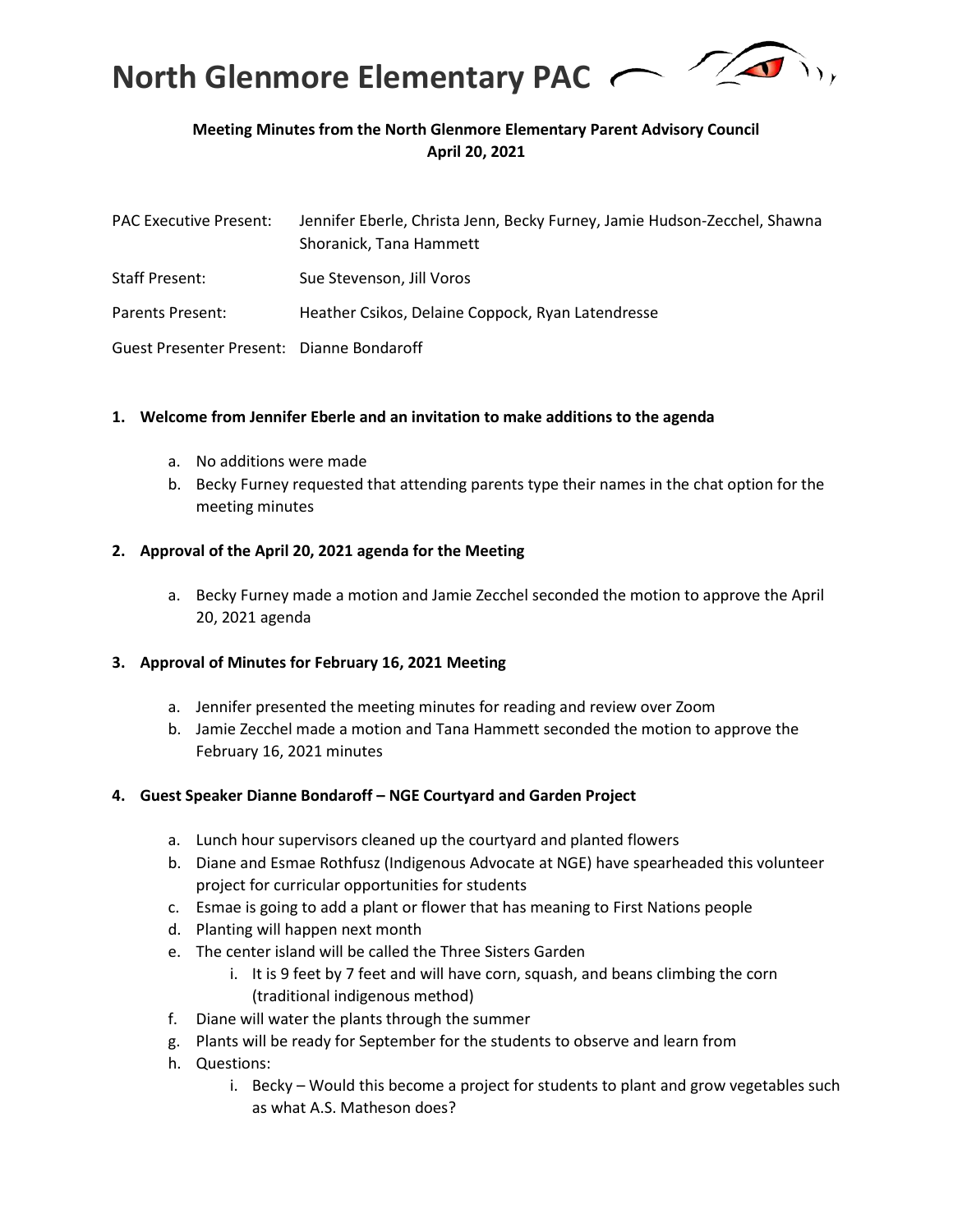

ii. Diane – The plot space in the courtyard is quite small and would not accommodate such a large project, but kids will be doing some planting and seeding

# **5. Principal Report from Sue Stevenson**

- a. Highlights Since Last PAC meeting
	- i. Construction Site Fire
		- 1. The fire was very impacting on the community
		- 2. People worked together, bonded, and supported each other in the aftermath
		- 3. There was a lot of presence in the school with fire fighters and other emergency personnel, but school continued
	- ii. Staffing updates
		- 1. There will be staffing for 27 divisions next year (there are 26 divisions this year)
		- 2. This means more classroom support staff next year (extra Full-Time Equivalents)
		- 3. There will be over 600 students this year (many more than the 400 when Jill arrived 4 years ago)
		- 4. A new portable will be coming to the school this year
	- iii. Playground / Courtyard / Outdoor Classroom Jill Voros provided the following update
		- 1. Jill posed a thank you to PAC for their contribution to the playground upgrade – the South playground is spectacular, and it was up and ready to go in a timely fashion
		- 2. There are still some fences around the North playground where there are circles for outdoor learning
			- a. We are waiting for seeding and sod to settle in before taking away the fencing
			- b. It will take little more time before access is granted
		- 3. Jill expressed gratitude to the Operations Department for their extra work in the courtyard where there was continually swampy grass (an irrigation problem)
			- a. They dug it out and filled with backfill and crush which will help; they will let it settle and then come back and stamp it again
			- b. NGE is gathering some ideas from staff for using that space
	- iv. Covid updates
		- 1. Vernon and Surrey are moving forward with vaccinations
		- 2. The school is still following protocols with masks, hand washing and the cohort structure and still working hard to keep things safe
		- 3. Everyone has Covid fatigue, but Sue offered a reminder to parents to do the daily health check; even if the child has a common cold, stay home
		- 4. NGE will be sending a reminder home to parents as this is still important
		- 5. There is a new mandate for grade 4-6 students to wear masks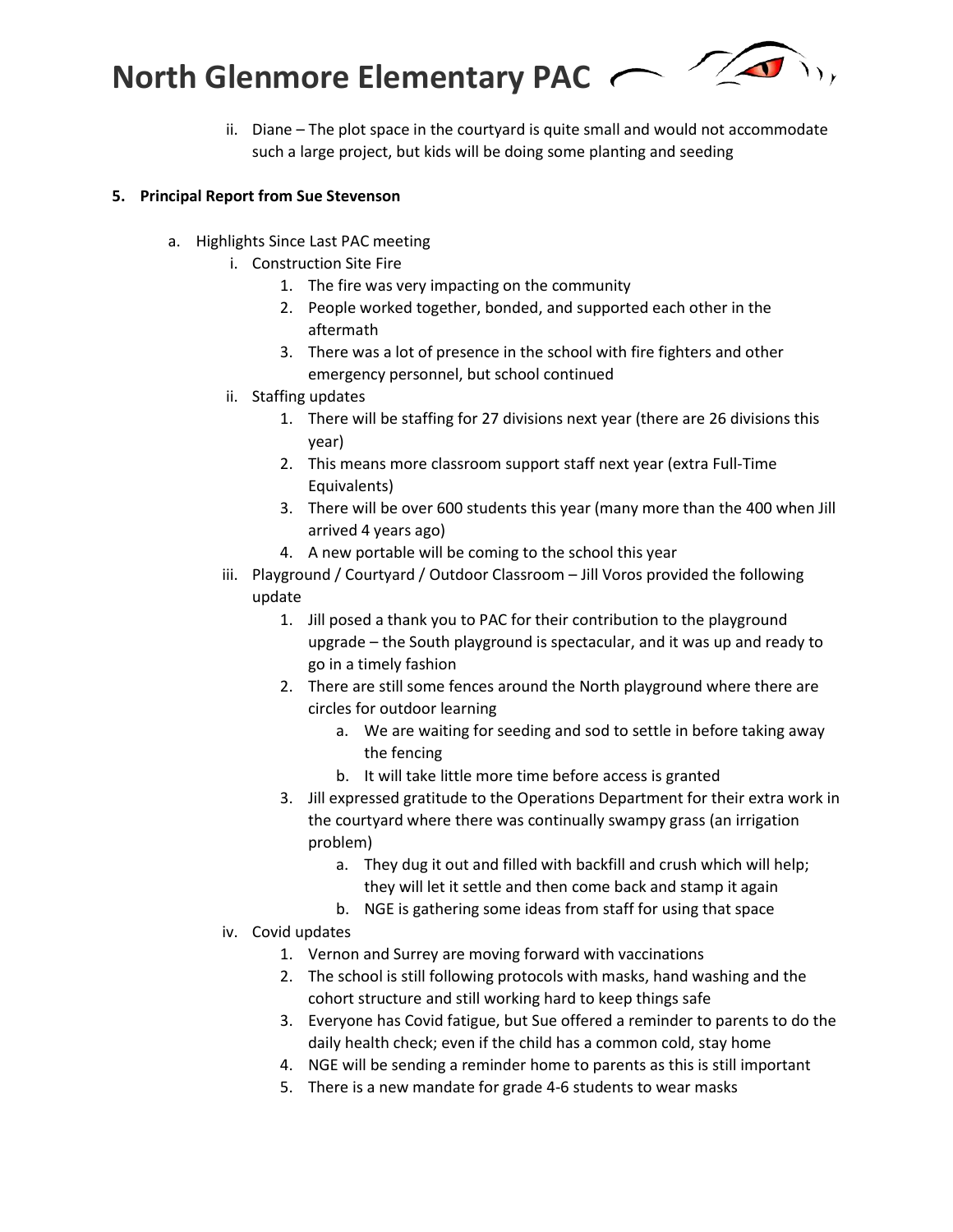

- 6. We have not had breakout at NGE for a long time; the staff is working hard, wiping surfaces, etc.; we are doing our part, and thanks to parents for doing their part
- v. Foundation Skills Assessment (FSA)
	- 1. Sue shared results of the grade 4 FSA
		- a. Numeracy was stronger than Literacy which was surprising
		- b. Some students with special needs and some strong students whose parents requested exemption did not write
	- 2. The school will be tracking results over the next few years and observe what we can work on
	- 3. Jill noted that the FSA is a snapshot and is used for teachers to know where to focus teaching efforts
- vi. Middle Years Development Instrument (MDI)
	- 1. The MDI is a questionnaire given to grade 5's
	- 2. Assessors noticed generally that mindfulness and growth mindset were strong themes with the students
	- 3. A high number of students referenced connectedness
- vii. Ministry satisfaction survey Grade 4
	- 1. Parents have received the satisfaction survey
	- 2. NGE staff will talk about the results at the next meeting once they are in
- viii. Recess Rotation Schedule
	- 1. Based on observations, having 2 separate recess times (Primary and Intermediate) has seemed to be much more manageable
	- 2. First aid reports are down
	- 3. This structure was implemented due to COVID but is working well and will likely be continued
- ix. Grade 4-6 Sexual Health lessons this week
	- 1. Grade 4 students received one lesson, Grade 5 and 6 received two lessons
	- 2. A team comes in to present and offer quality learning in a safe space
- x. Early Learning for Families (ELFF)
	- 1. ELFF will be Wednesday, April 21 from 4:00 pm to 5:00 pm
	- 2. Although the presentation is usually in the building, they will set up outside this year, and parents will receive an ELFF bag with a book, indigenous scavenger hunt (plants), magnifying glasses, art tools, etc.
	- 3. The NGE team put together an 8-minute presentation to explain what the kids can do with the items in the bag
	- 4. 30 families registered
- xi. Vision and Values
	- 1. An NGE parent community survey will be sent out to parents who can talk to each other and provide opinions and values for the direction of the school
	- 2. NGE hopes to begin the conversation about what parents value about teaching and learning for their child
- xii. School Registration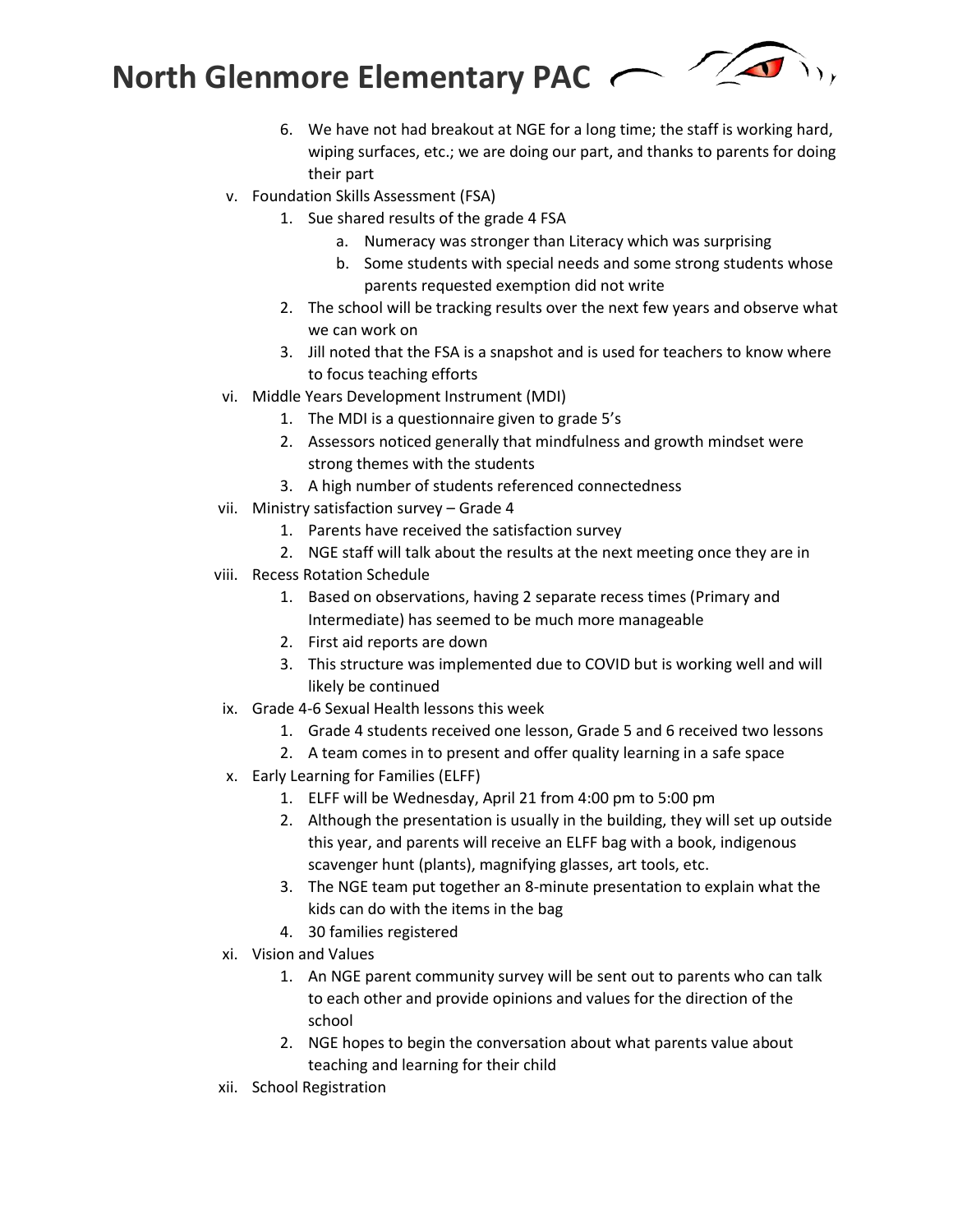

- 1. At least 602 students will be attending next year, and the projection is 610 students
- 2. If families are moving, NGE asks parents to let office know ASAP; they need to know if families are moving away from the school in order to know how many others they can accept
- 3. Cross-boundary students cannot be considered until late August
- xiii. April learning
	- 1. April 22 is Earth Day, and it is also the start of Battle of the Books Good luck students!
	- 2. Students are working on and presenting science experiments, etc.
- b. Calendar Approval for next year (provided to attendees)
	- i. Days and dates are determined by School District 23
	- ii. They are consulting with teachers and parents on the following proposals
		- 1. Daily bell system
		- 2. Conference dates
			- a. The first dates are early because teachers like to use the initial conferences for goal setting (beginning of October)
			- b. The second dates are in February
			- c. Both are on Wednesday and Thursday feedback from parents was that Fridays are difficult
		- 3. Report card dates
	- iii. Questions:
		- 1. Jennifer When were the conferences previously?
		- 2. Sue One week later than this past year
- c. Funding Requests from Staff for 2 Programs
	- i. The school is aware of PAC's commitment to pay back the school board for the playground, but teachers are requesting funds for the following 2 programs:
	- ii. Inline skating in the gymnasium (offered to K-6) to teach skills and safety
	- iii. Gymnastix program
		- 1. Cost is \$3000-\$5000 per program (\$5-8 per child)
		- 2. The school cannot afford this cost unless PAC could contribute to part of each program or one of the two programs
		- 3. Discussion:
			- a. Sue Everyone gets 2-3 lessons with qualified instructors
			- b. Shawna Fundraising is limited this year and there has been no fun lunch. How soon would NGE need to know? We did not do field trips which would usually be \$10-\$12 per student, and we won't know if children will be able to leave the school by the end of the year. I like the idea of someone coming into the school. We have not formulated a plan for loan payback (we may be able to pay at the end and hope for some forgiveness) and whether or not fun lunch will run again. June may provide insight for September.
			- c. Tana Some parents' feedback is that they don't care for the fundraisers. Could we offer just straight donations?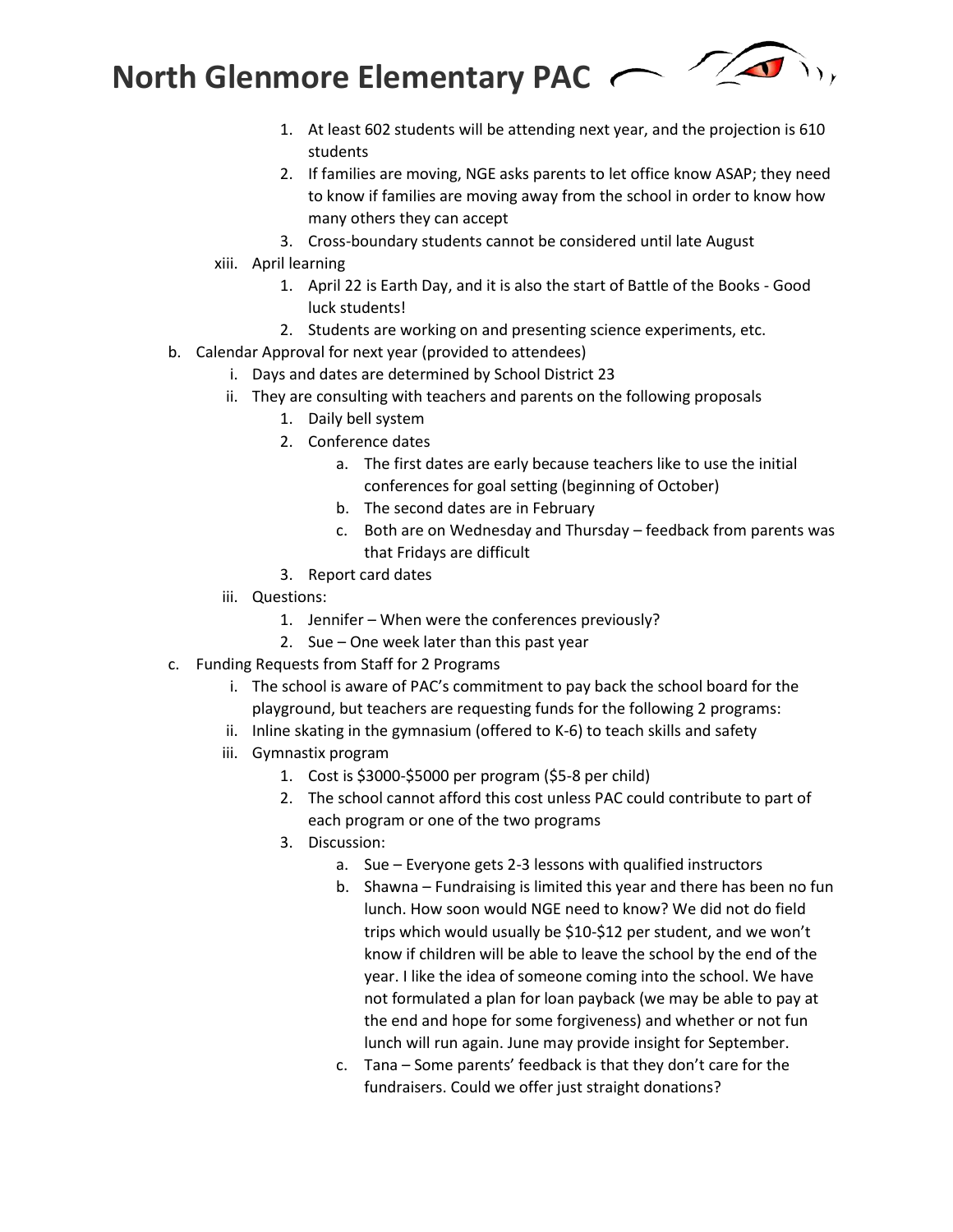- d. Sue We could; it has been done before. Or maybe PAC could run a big fundraiser blitz to do most fundraising at once rather than in small donations.
- e. Heather Csikos I agree that we can ask for a \$8-\$10 donation and frame it around the benefit of an activity in lieu of field trips. Maybe we could set it up on PAC website.
- f. Tana Maybe offer donations through the Hot Lunch website.
- g. Sue I will tentatively book the events with caveats that parents will be asked to chip in
- d. Other funding request Courtyard and North park upgrades
	- i. A school account had been earmarked for the courtyard (\$5000.00), but SD23 paid for some of the fixes in the courtyard
		- 1. Where the new crush is, a bench or two would be a nice addition we have planters and picnic tables
		- 2. Another sand box in the North corner above the soccer fields with a nice frame
		- 3. Indigenous plants are coming in, but more planting can make it look even more beautiful
	- ii. Shawna this account was for the courtyard to be used however the school wants
	- iii. Maybe they will use partial amounts from this account for the property and allocate some toward the inline skating and Gymnastix events
	- iv. Heather Rutland seniors make benches / tables; this could be a project that we can request from them
	- v. Sue Great idea, but we may not get approval because the product is wood which is burnable
- e. Code of Conduct (provided to attendees)
	- i. The Code of Conduct is on the NGE website
	- ii. NGE is asking parents to have an awareness of the dress code: tattoos, violent images, bathing suits, and hats in class are not permitted; appropriate footwear includes running shoes for indoors, and flip flops and sandals are for outdoors only
	- iii. NGE will review and revisit the code of conduct in the Fall since the last version was created in 2019
- f. Clean Air and Safe Routes 4 Schools program (provided to attendees)
	- i. More information can be found at: [https://www.regionaldistrict.com/your](https://can01.safelinks.protection.outlook.com/?url=https%3A%2F%2Fwww.regionaldistrict.com%2Fyour-services%2Fair-quality-program%2Fsafe-routes-4-schools.aspx&data=04%7C01%7CNge.PacPresident%40sd23.bc.ca%7C225c236d77274090272808d9044ce6f5%7Ca88c6e7e8efc4bc7956fe8170457f178%7C0%7C0%7C637545551393612127%7CUnknown%7CTWFpbGZsb3d8eyJWIjoiMC4wLjAwMDAiLCJQIjoiV2luMzIiLCJBTiI6Ik1haWwiLCJXVCI6Mn0%3D%7C1000&sdata=nJsPgy4wNjHnfMOb48LhtRsgj2FKO8d9U2kQvfBfd6U%3D&reserved=0)[services/air-quality-program/safe-routes-4-schools.aspx](https://can01.safelinks.protection.outlook.com/?url=https%3A%2F%2Fwww.regionaldistrict.com%2Fyour-services%2Fair-quality-program%2Fsafe-routes-4-schools.aspx&data=04%7C01%7CNge.PacPresident%40sd23.bc.ca%7C225c236d77274090272808d9044ce6f5%7Ca88c6e7e8efc4bc7956fe8170457f178%7C0%7C0%7C637545551393612127%7CUnknown%7CTWFpbGZsb3d8eyJWIjoiMC4wLjAwMDAiLCJQIjoiV2luMzIiLCJBTiI6Ik1haWwiLCJXVCI6Mn0%3D%7C1000&sdata=nJsPgy4wNjHnfMOb48LhtRsgj2FKO8d9U2kQvfBfd6U%3D&reserved=0)
	- ii. Nancy could come to next PAC meeting if we are interested she sent information to PAC giving info and there is a website (above)
	- iii. The program is focused on drop off and parking and how we can get everyone doing things that are not frustrating the neighbours (illegal parking, for example)
		- 1. Parking at NGE is a big concern; some people are parking in driveways
	- iv. They send a team to observe drop off and parking and we get funding
	- v. The team can come to PAC and present ideas
	- vi. Dan Glasscock presented this option do we want Nancy to come and present?
		- 1. PAC agreed to invite Nancy to come to a meeting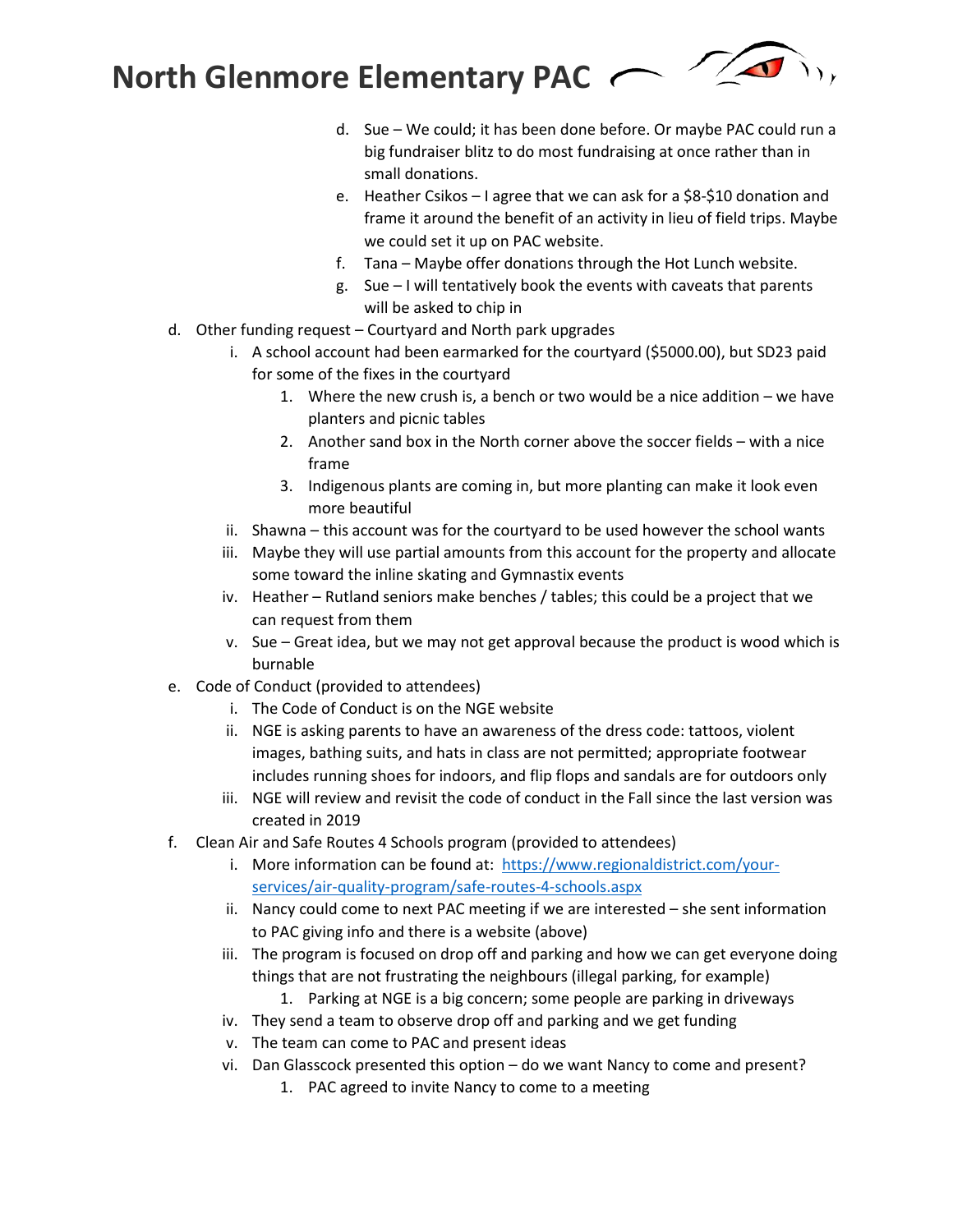

- g. Thank you to parents, particularly for helping to fund the playground, participating in other fundraising, and for handling the fire emergency well
- h. Open to questions and comments
	- i. Tana On the other side of Union (right by Wyndham road), a garbage can is overflowing, and kids are kicking garbage and it is not nice; could we make a call to the city?
	- ii. Sue I could call
	- iii. Jennifer I liked the reference to systems and protocols we may want to keep from COVID (cleaning and recess). Will anything else be kept?
	- iv. Jill People are missing their big buddies and peer monitors
	- v. Sue We are also missing the whole leadership in student body opportunity because we cannot cross cohorts (gr 4-6)
	- vi. Jill What we have seen this year is inquiry work in growth mindset and kindness; we are seeing little learners saying "I've got this, and I've got strategies"
		- 1. Sue and Jill implemented weekly grounds cleanup rotation with classes (each class is going out with tongs and buckets and collaborating with cleaning up together)
	- vii. Sue Another positive from COVID that teachers identified is growth in use of tech and meeting over Zoom (eg. If a teacher or guest teacher has something to share, now they can Zoom it to other classrooms) giving the ability to reach more people

# **6. President's Report from Jennifer Eberle**

- a. Thank to NGE and team for all the organization put into getting the playground on site, providing quotes and feedback, choosing the model, removing the North playground, and updating the outdoor classroom – Watson is inquiring about the new playground and where we got it!
- b. Thank you to the NGE community for keeping everyone safe
	- i. Daily health checks, masks, distance, keeping kids home, etc.
	- ii. We have not had exposure since before Christmas break
- c. The community gaming grant application has been sent
	- i. We will find out more around September
	- ii. Funding is typically \$20 per students based on the previous year's enrollment
- d. Loan from School District 23 repayment plan
	- i. The loan is \$75,000
	- ii. We have 3-5 years to pay it back and it needs to be on the top of our minds every year
	- iii. Hopefully we can do more fundraising in the near future that we used to do pre-COVID
- e. One official PAC meeting left
	- i. This will be in May
		- ii. There is not usually a meeting in June
- f. PAC Executive Team
	- i. President: Jennifer will be leaving the position but will be around and can help the new president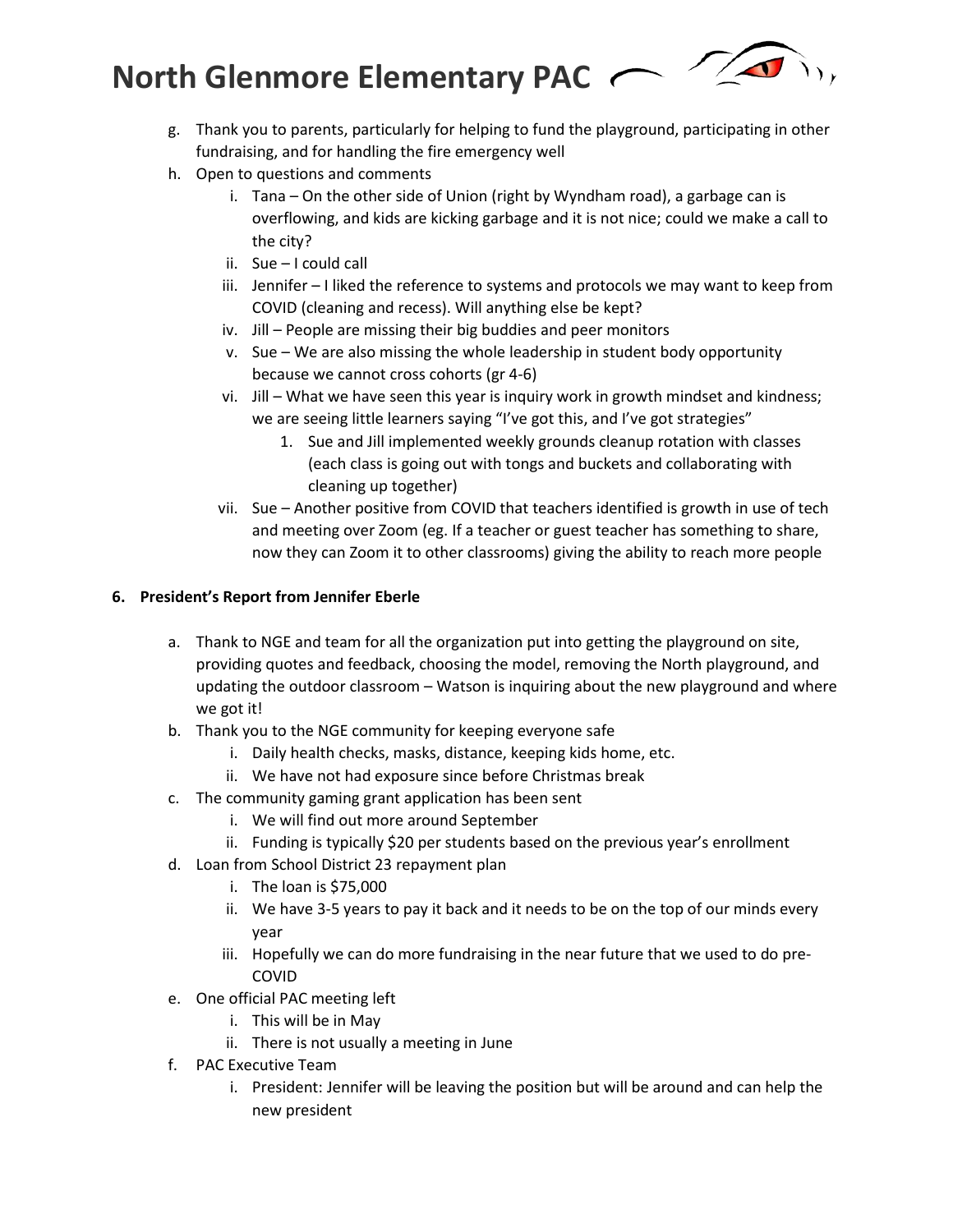- ii. Vice-President: Christa will stay on PAC but unsure of which role or position
- iii. Secretary: Becky will be leaving the position as she is moving
- iv. Fundraising Coordinator: Tana has a settled into a good system and will stay
- v. Treasurer: Shawna will stay
- vi. Fun Lunch: Jamie will be leaving Fun Lunch and would like to put her name forward as president
- g. Jennifer Can we get the word out for the need for volunteers?
	- i. Sue The Kindergarten orientation would a good time to introduce the PAC and what it is about; I suggest having one to two members come and introduce PAC
	- ii. Becky can we send out a notice in the next Newsletter?
	- iii. Sue The newsletter is nearly ready to be sent but we can add this notice

# **7. Vice President's Report by Christa Jenn**

a. Thank you to everyone working together and helping students be successful

## **8. Treasurer's Report by Shawna Shoronick**

a. Shawna's concern is the same as Jennifer's regarding a repayment plan for the loan – see notes above

### **9. Fun Lunch Report by Jamie Zecchel**

a. No Hot Lunch news

### **10. Fundraiser Coordinator's Report by Tana Hammett**

- a. The Greenery fundraiser raised \$500.00
- b. T-bones had a \$1117.50 profit
- c. The Photography fundraiser was booked within 2 days
	- i. The photographer opened up other spaces to accommodate the demand
- d. Upcoming Dominoes fundraiser
	- i. Dominoes approached PAC with this fundraiser
	- ii. It is a special night meal at home
	- iii. \$5 per order will go to NGE via a cheque
- e. Tana has been looking into True Earth for fundraising
	- i. They offer laundry detergent, disinfectant, snack bags and more
	- ii. 20% per sale goes to the school and products are shipped to homes
	- iii. We could start this fundraiser in mid or end of May
- f. COVID-friendly fundraising
	- i. Heather could we do more photography fundraiser, maybe 2 times per year?
	- ii. Tana Peter was the only one she felt was truly trustworthy, but we can talk to him about doing two fundraisers a year after this round
- **11.** Opened the meeting for discussion no comments or questions